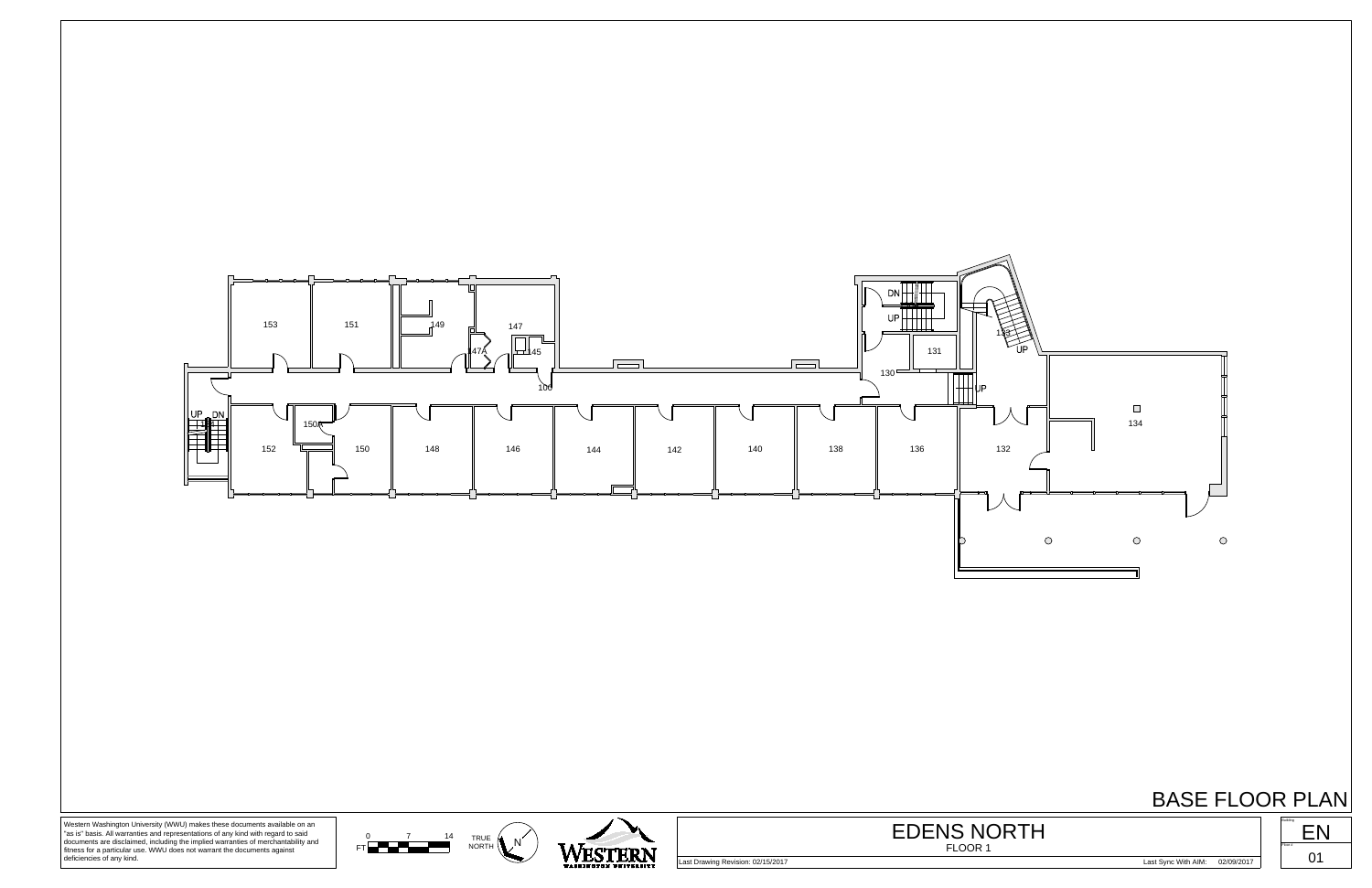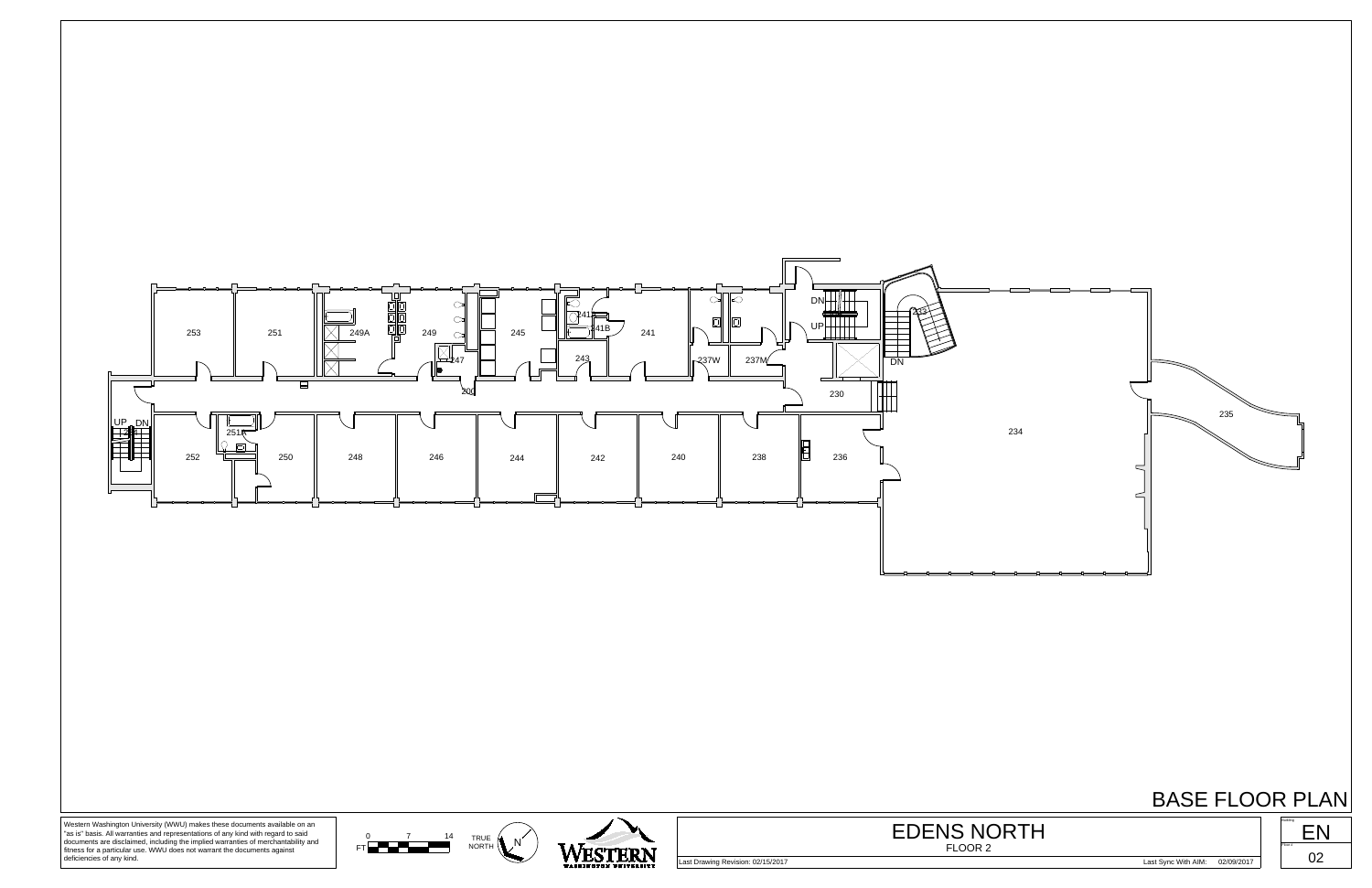ROOF



# BASE FLOOR PLAN





Western Washington University (WWU) makes these documents available on an "as is" basis. All warranties and representations of any kind with regard to said documents are disclaimed, including the implied warranties of merchantability and fitness for a particular use. WWU does not warrant the documents against deficiencies of any kind.



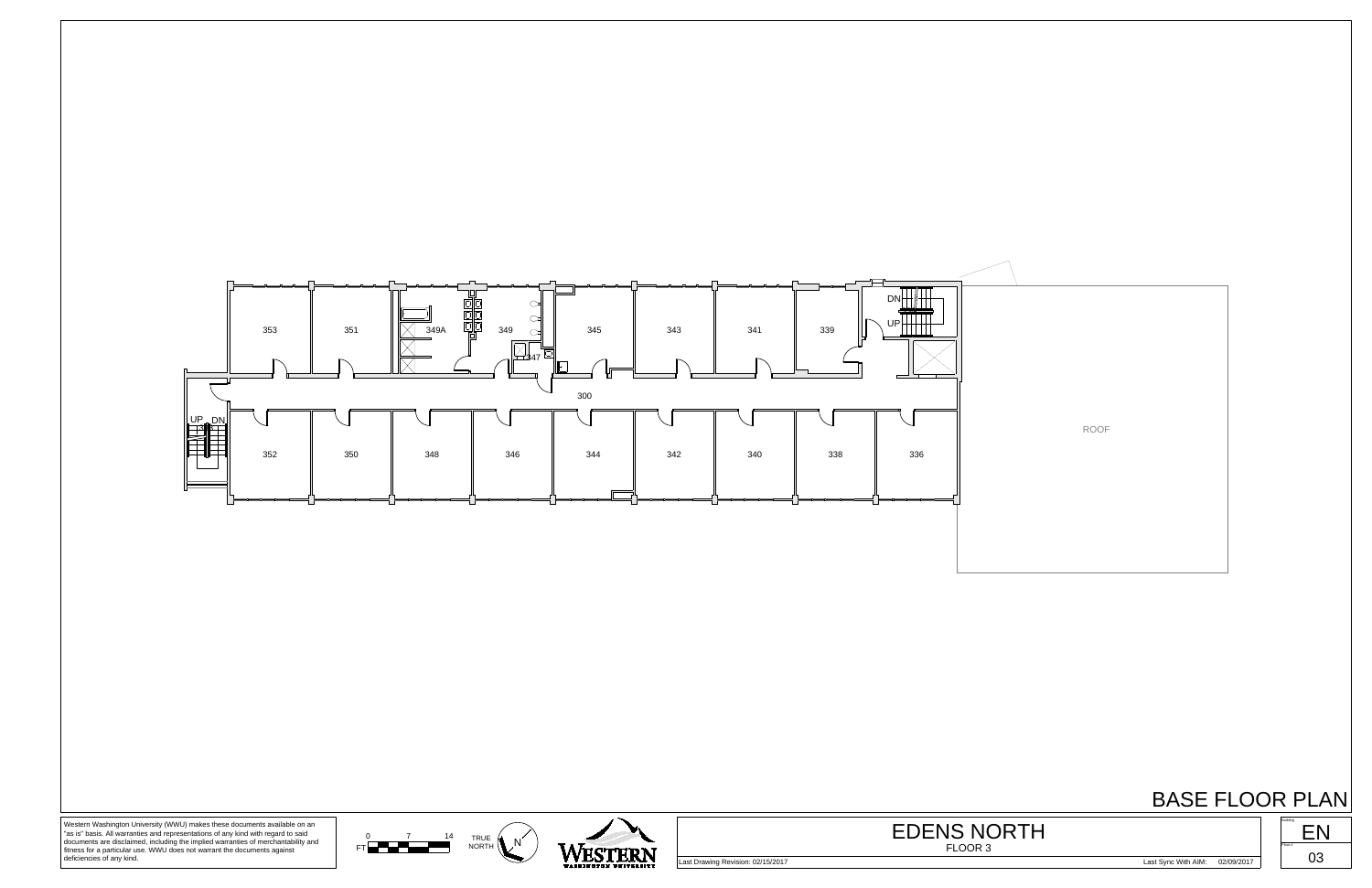

ROOF

BASE FLOOR PLAN





Western Washington University (WWU) makes these documents available on an "as is" basis. All warranties and representations of any kind with regard to said documents are disclaimed, including the implied warranties of merchantability and fitness for a particular use. WWU does not warrant the documents against deficiencies of any kind.

Last Drawing Revision: 02/15/2017 Last Sync With AIM: 02/09/2017